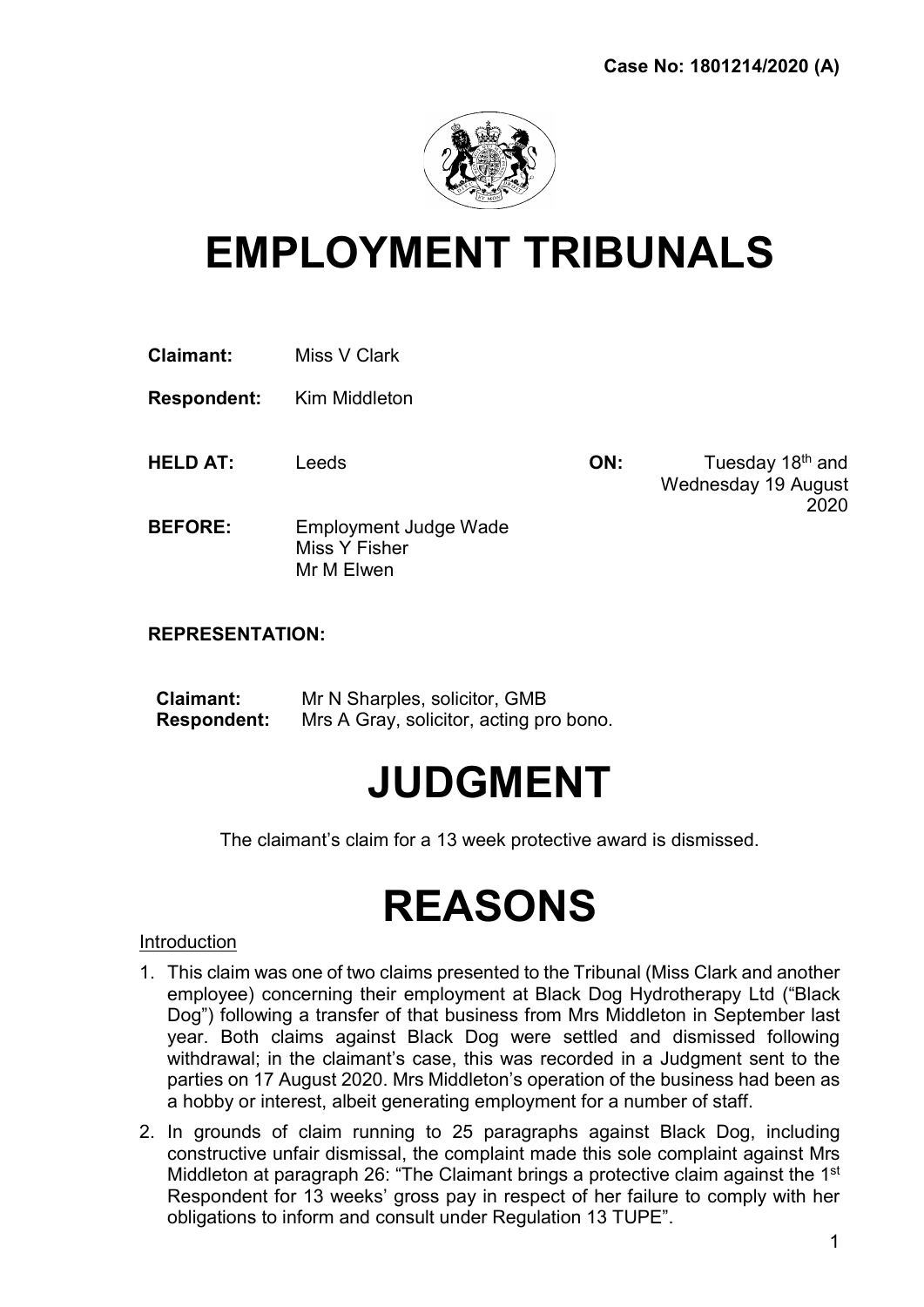3. For reasons which will become apparent it is convenient to record the relevant parts of the enforcement paragraph for breaches of Regulation 13 (as modified by Regulation 13A for micro businesses, which was accepted to apply in this case):

#### Failure to inform or consult

15.—(1) Where an employer has failed to comply with a requirement of regulation 13 or regulation 14, a complaint may be presented to an employment tribunal on that ground—

(a)in the case  $\ldots$ ;

(b)in the case…;

(c)in the case …and

(d)in any other case, by any of his employees who are affected employees.

(2) If on a complaint under paragraph (1) a question arises whether or not it was reasonably practicable for an employer to perform a particular duty or as to what steps he took towards performing it, it shall be for him to show—

(a)that there were special circumstances which rendered it not reasonably practicable for him to perform the duty; and

(b)that he took all such steps towards its performance as were reasonably practicable in those circumstances.

…

(5) On a complaint against a transferor that he had failed to perform the duty imposed upon him by virtue of regulation  $13(2)(d)$  or, so far as relating thereto, regulation  $13(9)$ , he may not show that it was not reasonably practicable for him to perform the duty in question for the reason that the transferee had failed to give him the requisite information at the requisite time in accordance with regulation 13(4) unless he gives the transferee notice of his intention to show that fact; and the giving of the notice shall make the transferee a party to the proceedings.

 $\sim$ 

(7) Where the tribunal finds a complaint against a transferee under paragraph (1) wellfounded it shall make a declaration to that effect and may order the transferee to pay appropriate compensation to such descriptions of affected employees as may be specified in the award.

(8) Where the tribunal finds a complaint against a transferor under paragraph (1) wellfounded it shall make a declaration to that effect and may—

(a)order the transferor, subject to paragraph (9), to pay appropriate compensation to such descriptions of affected employees as may be specified in the award; or

(b)if the complaint is that the transferor did not perform the duty mentioned in paragraph (5) and the transferor (after giving due notice) shows the facts so mentioned, order the transferee to pay appropriate compensation to such descriptions of affected employees as may be specified in the award.

(9) The transferee shall be jointly and severally liable with the transferor in respect of compensation payable under sub-paragraph  $(8)(a)$  or paragraph  $(11)$ .

 $(10)$  …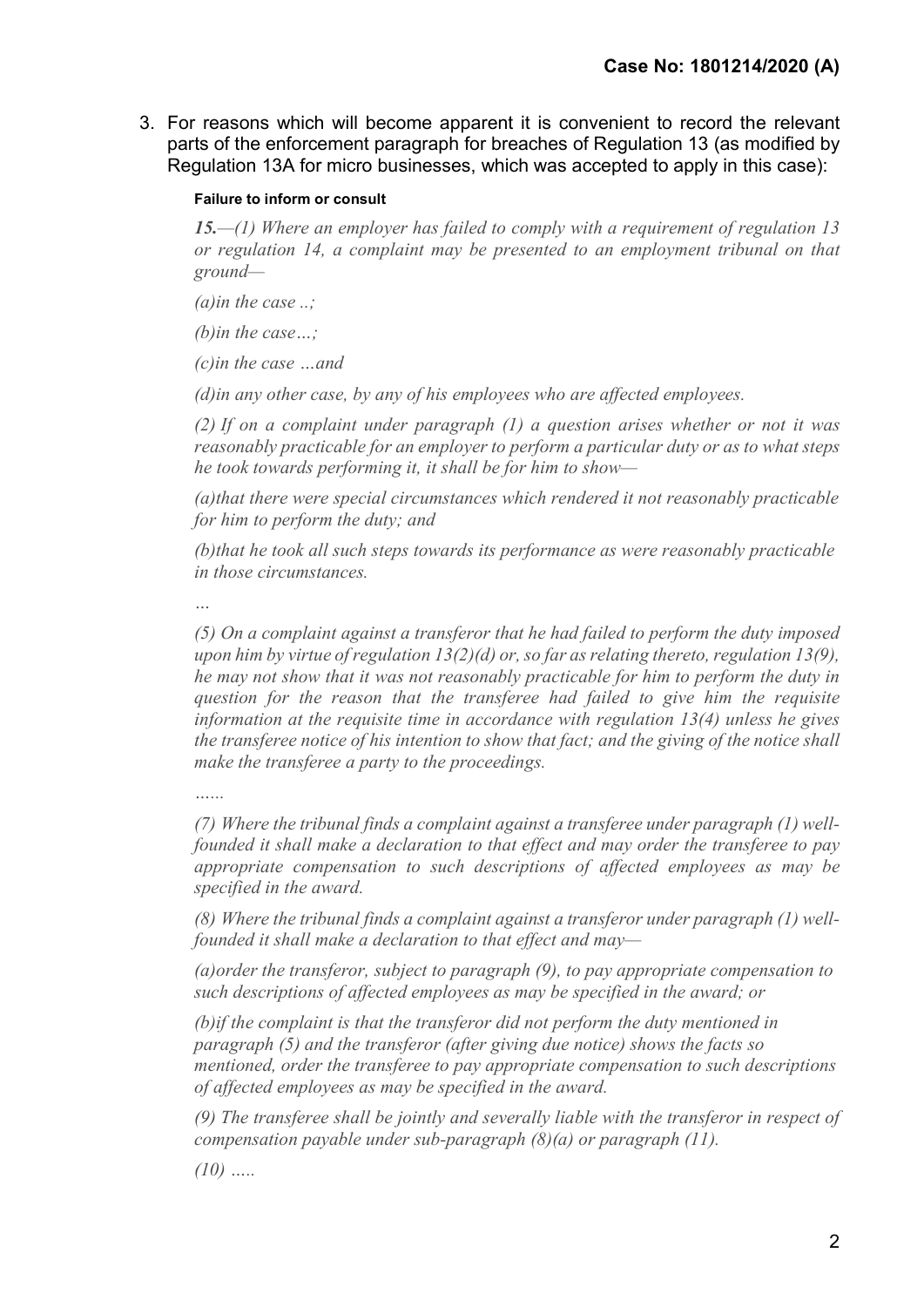- 4. In her response Mrs Middleton said this at paragraph 19: "R1 denies that she failed to comply with her duties to inform and consult pursuant to TUPE. In the alternative. R1 avers that in the event of any failure by R1 (which for the avoidance of doubt is denied), any failure was as a result of R2's failure to properly notify R1 about any measures envisaged and that [f]iability for any protective award made, if at all, should therefore fall to R2." She had therefore given the requisite notice pursuant to paragraph 15 (5) and Black Dog was, in any event, a party.
- 5. At the outset of these proceedings then, there was a conflict between Mrs Middleton and Black Dog. The joined claims were subject to a case management hearing on 14 April 2020 where both claimants were represented by solicitors, Mrs Middleton represented herself and Black Dog was separately represented by counsel. The relevant issues were identified as follows:
- 6. Did R1 notify C1:
	- 6.1. The fact that a transfer was to take place, the date or proposed date of the transfer and the reasons for it?
	- 6.2. The legal economic and social implication of the transfer for any affected employee, if any?
	- 6.3. The measures which R1 envisaged she would take in connection with the transfer, or if no measures, were to be taken of that fact?
	- 6.4. What measures R1 envisaged R2 would take in relation to any affected employees who would become employees of R2 after the transfer, and if no measures were envisaged of that fact?
	- 6.5. Was there a requirement for the above information to be supplied in writing to C<sub>1</sub> and C<sub>2</sub>?
	- 6.6. Was it supplied in writing?
	- 6.7. Did R2 envisage taking any measures?
	- 6.8. Did R2 notify R1 that it envisaged taking such measures?
	- 6.9. Was information supplied long enough before the relevant transfer and, if appropriate, was consultation undertaken long enough before the relevant transfer?
	- 6.10. If R1 did breach its duty under Regulation 13 to what extent, if at all, should there be joint and several liability with R2.
- 7. During this hearing, the Tribunal heard from Mrs Slade-Andrews (the sole director and owner of Black Dog) as a witness for Mrs Middleton. Mr Sharples pointed out the potential conflict between Mrs Middleton and Mrs Slade-Andrews (in the context that both their statements had been drafted by Mrs Gray): if the Tribunal did not accept Mrs Slade-Andrews' evidence to the effect that (1) she had informed the claimant of the transfer and the social, economic and legal implications on behalf of Mrs Middleton, and (2) there were no measures envisaged by Black Dog, then Black Dog could be jointly and severally liable for any award arising.
- 8. The difficulty with that submission was that there was no protective award complaint under paragraphs (1) and (7) of Regulation 15 against Black Dog direclty: the claimant had chosen to pursue Mrs Middleton only pursuant to paragraph. The route to liability for Black Dog was via joint and several liability or paragraph 9, if Mrs Middleton's defences did not succeed, or paragraph 8(b) by an award against Black Dog directly, if they did. The Tribunal identified to Mr Sharples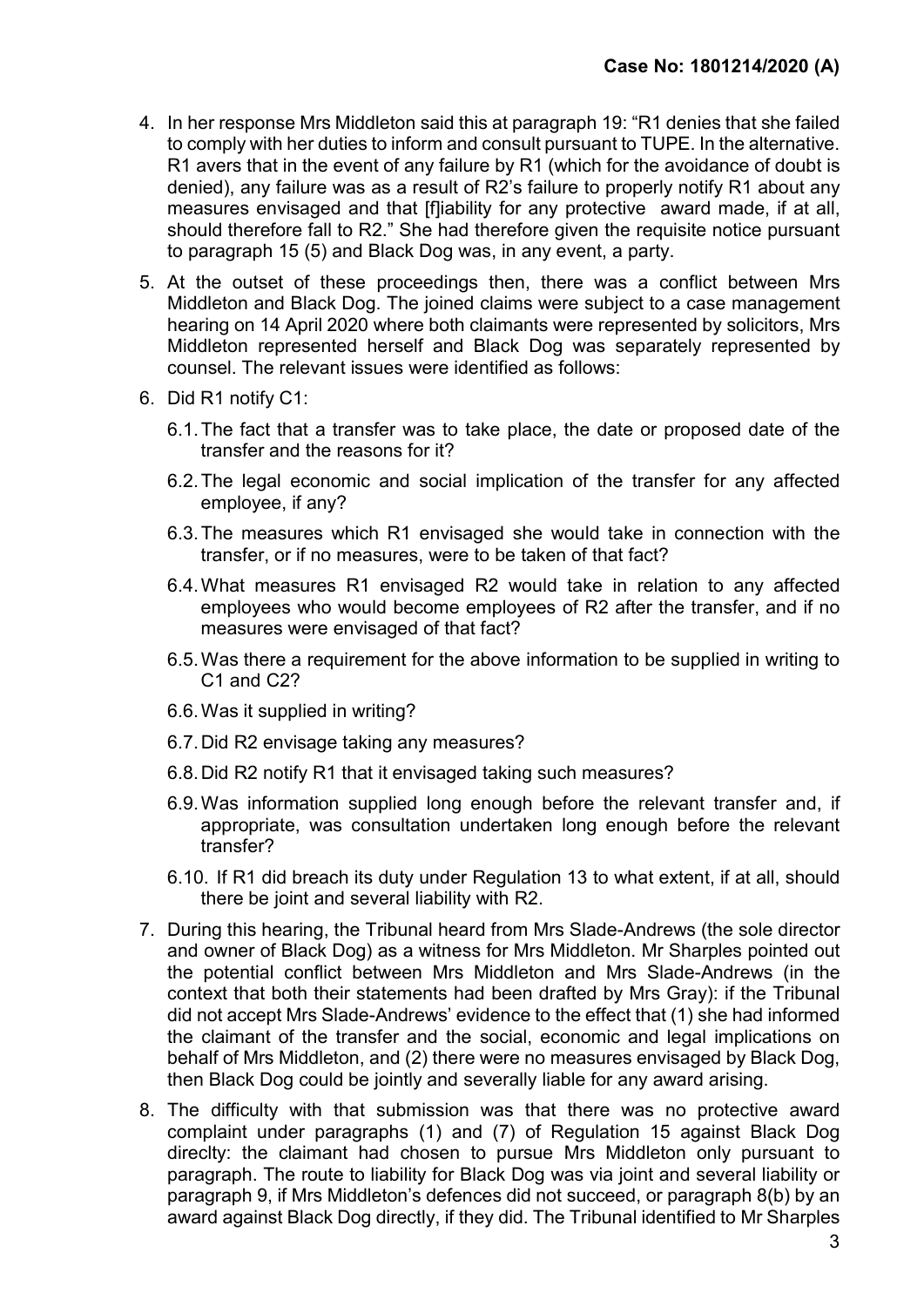that Black Dog had been released from the proceedings because claims against the company had been dismissed. The company was not represented in this hearing.

9. As to the potential conflict, there is no property in a witness and if Mrs Slade-Andrews, in circumstances of her company previously being professionally represented but released through settlement, chose to appear as a witness for Mrs Middleton, that was a matter for her. The Tribunal was satisfied that a fair hearing could take place and there was no application to adjourn or amend the claim from the claimant.

## Evidence

10. The Tribunal had a short, helpful bundle of relevant documents. Notably absent in a TUPE case was a sale and purchase agreement. We were told, there was none, and the arrangements for the transfer were reflective of its small size and origins as a hobby. The Tribunal heard from the claimant and from Mrs Middleton and Mrs Slade-Andrews. Notably absent was Mr Andrews, with whom we were told, Mrs Middleton had discussed the transfer arrangements – Mrs Slade-Andrews is dyslexic and any emails or longer communications were drafted by her husband who has commercial experience, the Tribunal was told.

## Findings of fact

- 11. The claimant was employed by the respondent from 2015, having done work experience for the very small dog hydrotherapy business, "Black Dog Hydrotherapy", operated by the respondent as a sole trader.
- 12. The claimant was provided with written terms of conditions, including an update to those in 2017. She was paid a salary based on minimum wage hours (25 a week) and she also participated in a "nest" pension scheme. She had five weeks' holiday a year, in addition to bank holidays. Her contract provided for two weeks' paid leave in the event of sickness absence.
- 13. The respondent (that is Mrs Middleton at the time) employed only five people by 2019 and this was a micro business within Regulation 13A. The claimant was latterly in an administrative role, having started work or volunteering, as a poolside assistant. Concurrently the claimant also had NHS employment and ran her own gumshield business. She is well informed and commercial in her approach.
- 14. The respondent had operated for very little profit, around £14,000 over six or seven years, taking no salary for herself but employing others on salaries. She had reinvested that profit to provide an underwater treadmill for the dogs' treatment, but come the spring of 2019 she told Mrs Slade-Andrews and others that she would wish to retire from the September of 2019. By April of 2019 there was a very firm expectation that Mrs Slade-Andrews, a hydro therapist known to Mrs Middleton for some years, and her husband, would be taking over the undertaking.
- 15. Through 2019 the Andrews' were gathering information and making plans for changes that might take place if they did take over, including cutting the hours of one member of staff, and changing contracts of employment, and those plans were afoot from April of 2019. The transfer was not certain, however - in early August Mrs Slade-Andrews told the claimant that she was unsure whether she was taking over.
- 16. By later in August things had become clearer and Mrs Middleton sat down with three of the employees (aside from the claimant) with Mrs Slade-Andrews present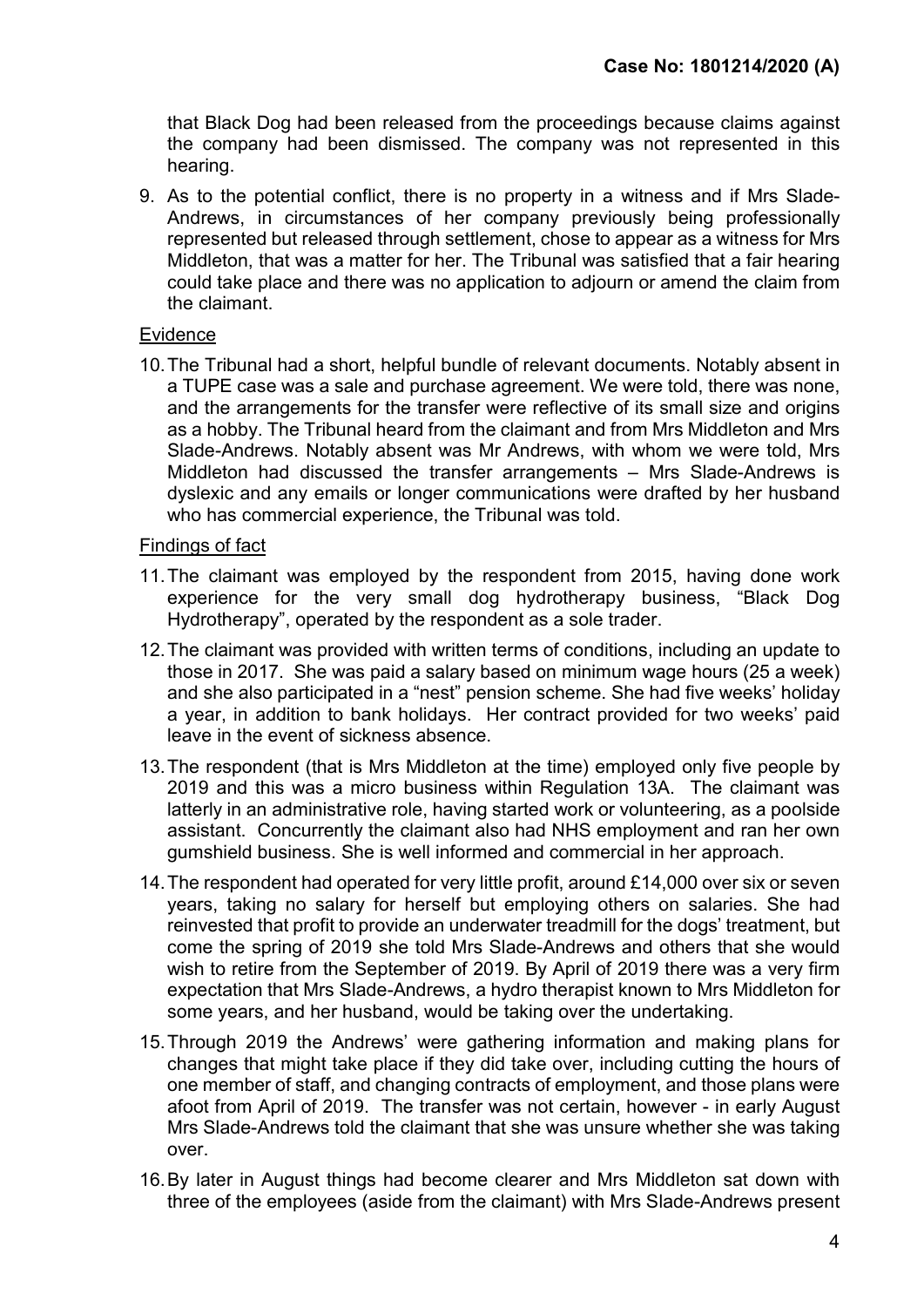and told them of the retirement and that Mrs Slade Andrews was taking over on 30 September. They were the words she used, and that nothing would change. Mrs Slade-Andrews said that some things would have to change because there would be one less therapist (Mrs Middleton) and there was a potential impact from that on income and administrative support. The three staff were also told that P45s would be issued and their pensions would move to be provided by Mrs Slade-Andrews. Mrs Slade-Andrews did not tell Mrs Middleton or those three staff of any changes to their terms, or proposals for that, at that stage.

- 17. Mrs Middleton had refreshed her knowledge of the Transfer of Undertakings Regulations before that meeting. She is a certified and previously chartered accountant and she had been involved in a TUPE transfer when her husband went through a similar succession issue in 2001 or thereabouts.
- 18. Mrs Middleton did not use the word TUPE when she was discussing matters with those members of staff, but the principle enshrined in the regulations was that their employment would transfer to Mrs Slade-Andrews and without change (apart from pensions) and that was discussed alongside the necessary change in the pension provision.
- 19. The claimant was then fully aware of the retirement date from discussions amongst all the staff, but particularly after 12 September, from exchanges between her and Mrs Slade-Andrews, with whom she had a close friendship and working relationship.
- 20. The claimant and Mrs Slade-Andrews discussed all manner of consequences and matters involved in Mrs Middleton's retirement. The claimant had suggested that Mrs Slade-Andrews might want to set up a limited company if she was going to take over. That was also something Mr Andrews had also encouraged. The claimant and Mrs Slade-Andrews also discussed a potential name change for the business because of the name, "Black Dog<sup>i</sup>" and its potential association with depression, from which the claimant suffered.
- 21. It was also an option for Mrs Slade-Andrews to allocate a share/include the claimant as a co-owner or in the business, or indeed to change its name, had she chosen to do so, but she chose not to do either of those things.
- 22. The claimant knew and could access all manner of commercial information about the undertaking by virtue of her administration role. She could, for instance, access the number of "swims" carried out by dogs in the pool, per month, and hence the revenue, and Mrs Slade-Andrews relied on her to gather that information and pass it on as appropriate.
- 23. There was no sale and purchase agreement in writing between transferor and transferee. No cash changed hands upon transfer between Mrs Middleton and Mrs Slade-Andrews or Black Dog. There was simply an inventory of the assets being transferred such as the treadmill, and the sundries, and a note of the number of paid for sessions for which Mrs Slade-Andrews would be liable to deliver to clients after the date of the transfer.
- 24. To some extent it is properly described as a gentleman's/gentlewoman's agreement made and finalised in the first and last weeks of September 2019 - Mrs Middleton was on holiday for the two middle weeks. Mrs Slade-Anderson did not incorporate the company with the name Black Dog Hydrotherapy Limited until 19 September 2019.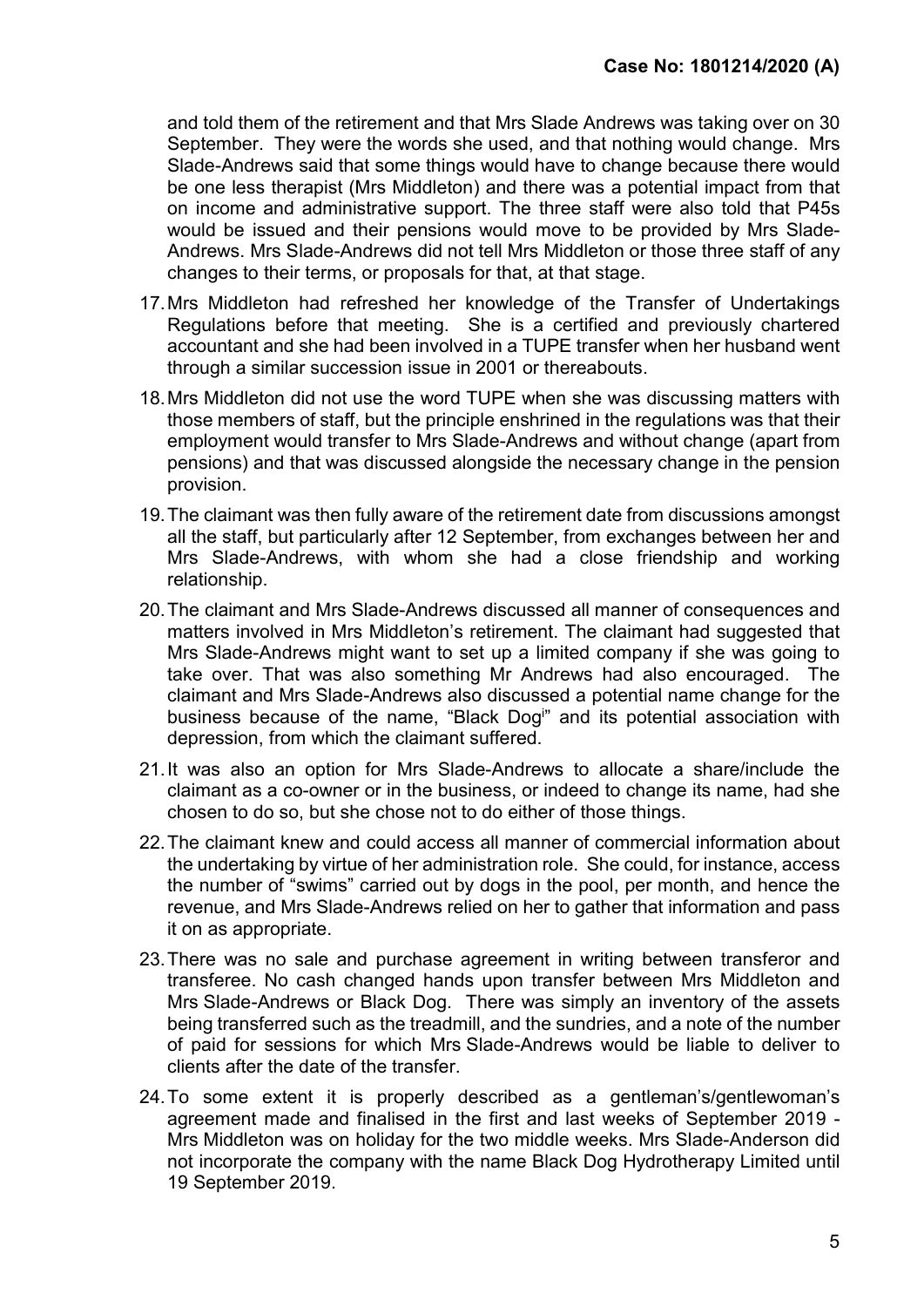- 25. Mrs Middleton further agreed, as part of their arrangement, to pay the rent for the premises until December 2019 and to provide cover for any hydrotherapy sessions where members of staff were ill or on holiday.
- 26. During August and September the day to day management was transferring to Mrs Slade Andrews. In the final week of September there was an international cycling event in Harrogate and the premises were closed.
- 27. The Tribunal considers that the agreement was reached in principle earlier on in 2019, but in detail very late in the day, not least because of the late coming into being of the transferor. The precise calculation of the number of sessions owed to clients was not done until the week of the cycle event later in September, when the were also refurbished by Mrs Slade-Andrews.
- 28. There was no communication of the final and necessary details of the transfer in writing to staff, but the claimant organised Mrs Middleton's retirement party with clients, and she was involved in communicating the change in the ownership and was involved in work to refurbish the premises in the last week of September. It was clear that she knew the date of the transfer from verbal communications from Mrs Slade-Andrews and others.
- 29. The transfer took effect at midnight on 30 September. It was not until 21 October, when seemingly out of the blue staff were sent letters and new contracts of employment from Mrs Slade-Andrews, that Black Dog (the limited company) was the new employer.
- 30. Those contracts were drafted by Mr Andrews and sought to remove the two weeks' full pay in the event of sickness absence, removed paid breaks and varied provisions relating to hours. They were the substantive changes for the claimant. For one member of staff there also a reduction in her contracted hours. There were other cosmetic changes.
- 31. The accompanying letter from Mrs Slade- Andrews said this: "as you know Black Dog Hydrotherapy has been taken over and formed into a limited company. There have already been a number of changes and there are lots more to come in the next few weeks and months". She went on "Black Dog Hydrotherapy now needs to start creating profits commensurate with the renewal of our main assets ie the pool and treadmill and ensure that we can invest in both further equipment and our people. For the most part that can be achieved by small changes … some of these will be achieved through changes to contracts of employment and others through improving processes, chasing out waste and reducing costs that do not harm our reputation".
- 32. Mrs Slade-Andrews had proposed as early as April 2019 cutting one member of staff's hours to 30 from 20. The contract that she sent out to that member of staff cut her hours from 30 to 25. Reducing hours was clearly envisaged by Mrs Slade-Andrews before the transfer date.
- 33. We further find that the other material contract changes or measures, which directly affected the claimant, were also being envisaged by Mrs Slade-Andrews, or moer accurately, Black Dog, before the transfer date.
- 34. The Tribunal has not commented on the reliability or otherwise of the witness evidence that we have heard generally, but we consider that Mrs Slade-Andrews' evidence to the effect that contract changes were not envisaged before the transfer is unreliable. There is a wealth of evidence in the text exchanges between the claimant and Mrs Slade-Andrews and others, of, frankly, duplicity and we consider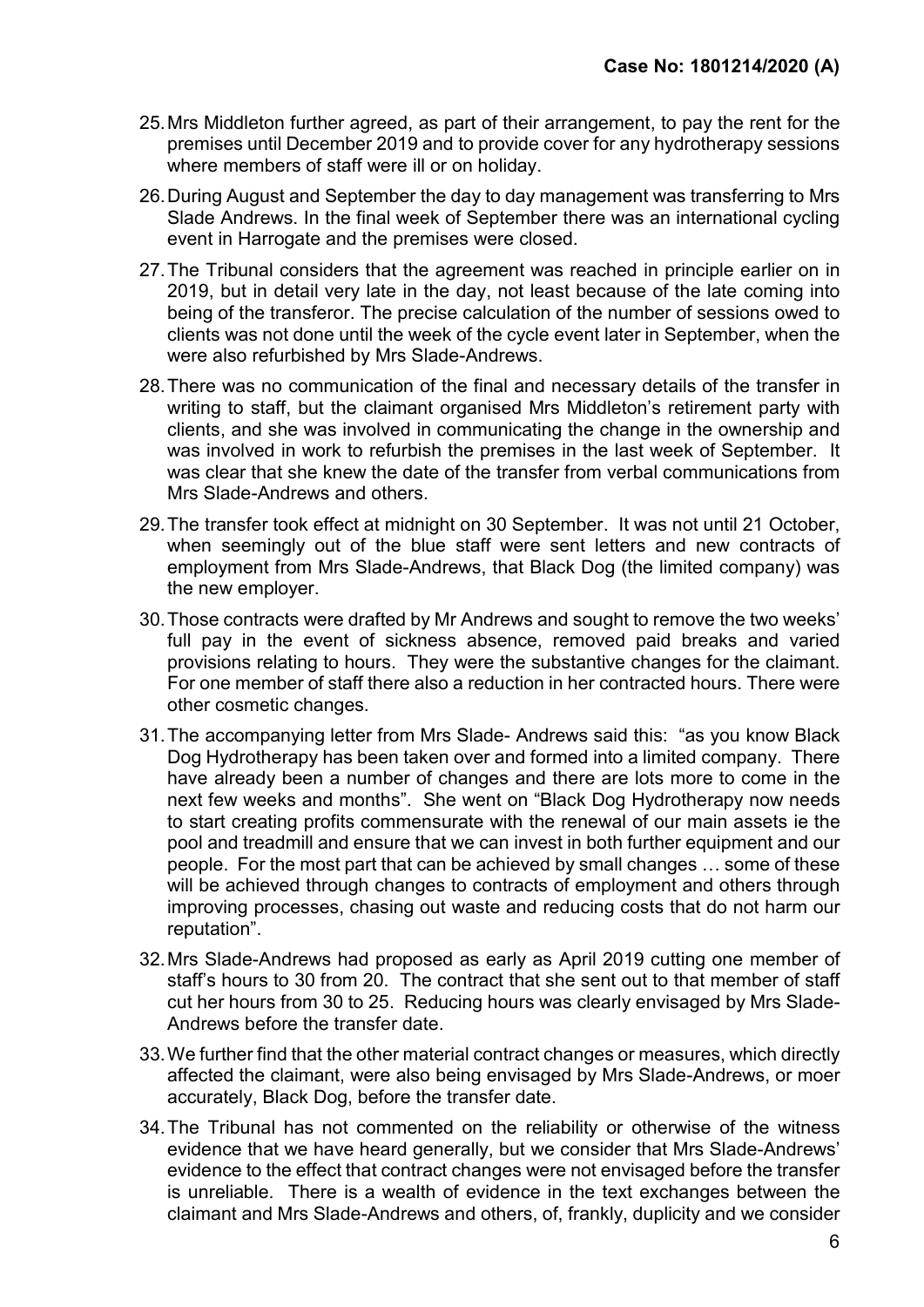that on the balance of probabilities and taking into account the changes to the particular member of staff's contract, that all the changes were envisaged before the transfer date. The rationale was clear in the October letter: this undertaking was no longer to be operated as a hobby, but for profit because Mrs Slade-Andrews (and perhaps also Mr Andrews) had to earn a living from it.

- 35. Ultimately then, and perhaps unsurprisingly given the chain of events above, relationships broke down, and the claimant resigned.
- 36. The claimant's claims in connection with that resignation alleging constructive dismissal and so on against Black Dog have been withdrawn and dismissed. The claimant's witness statement for this hearing addresses only the complaint against Mrs Middleton.

#### The law

- 37. The relevant provisions are Regulation 13 of the Transfer of Undertaking (Protection of Employment) Regulations 2006; and Regulation 15, which appears above.
- 38. As to Regulation 15, the Tribunal initially agreed with Mr Sharples that a complaint could not be brought directly against Black Dog Hydrotherapy Limited as "the Employer", pursuant to Regulation 15(1). However, in our deliberations it is clear from Regulation 15(7) that a protective award complaint can be brought against a transferee.
- 39. A further issue which we have addressed as a matter of law in our deliberations is issue 6.5 above: was there an obligation for Regulation 13 information to be provided in writing.
- 40. We have had submitted to us two cases of the Employment Tribunal, which do not bind us. They are GMB v Easteigh Borough Council and anor unreported ET Case No.3102915/08, in which the Tribunal found that information provided verbally in a meeting satisfies the current regulations; and the claimant referred us to Nalgo v British Waterways Board 1988WL1697095, chaired by Mr Robson, and given on 12 December 1988, suggesting the opposite when construing the 1981 Regulations.
- 41. We have applied the usual rules of construction the ordinary Dictionary meaning of the words that are to be found in Regulation 13(2): "…..the employer shall inform those representatives of - the fact the transfer to take place…". We take into account the provisions of Regulation 13 (5):…"the information… shall be given to each of them by being delivered to them or sent by post".
- 42. We have concluded, like the Tribunal in the GMB v Eastleigh that had Parliament wished, as it did in TULR(C)A Section 188 (4) provisions, to specify that the information has to be given in writing, it would have said so.
- 43. The Tribunal has concluded that there is no such requirement in TUPE Regulation 13. The obligation is to deliver information by whatever means is appropriate, which will very often be in writing but not always.
- 44. We have also been referred to the new Regulation 13A, which enables the employer employing fewer than 10 employees to provide information and consult with each employee directly as if they were representatives.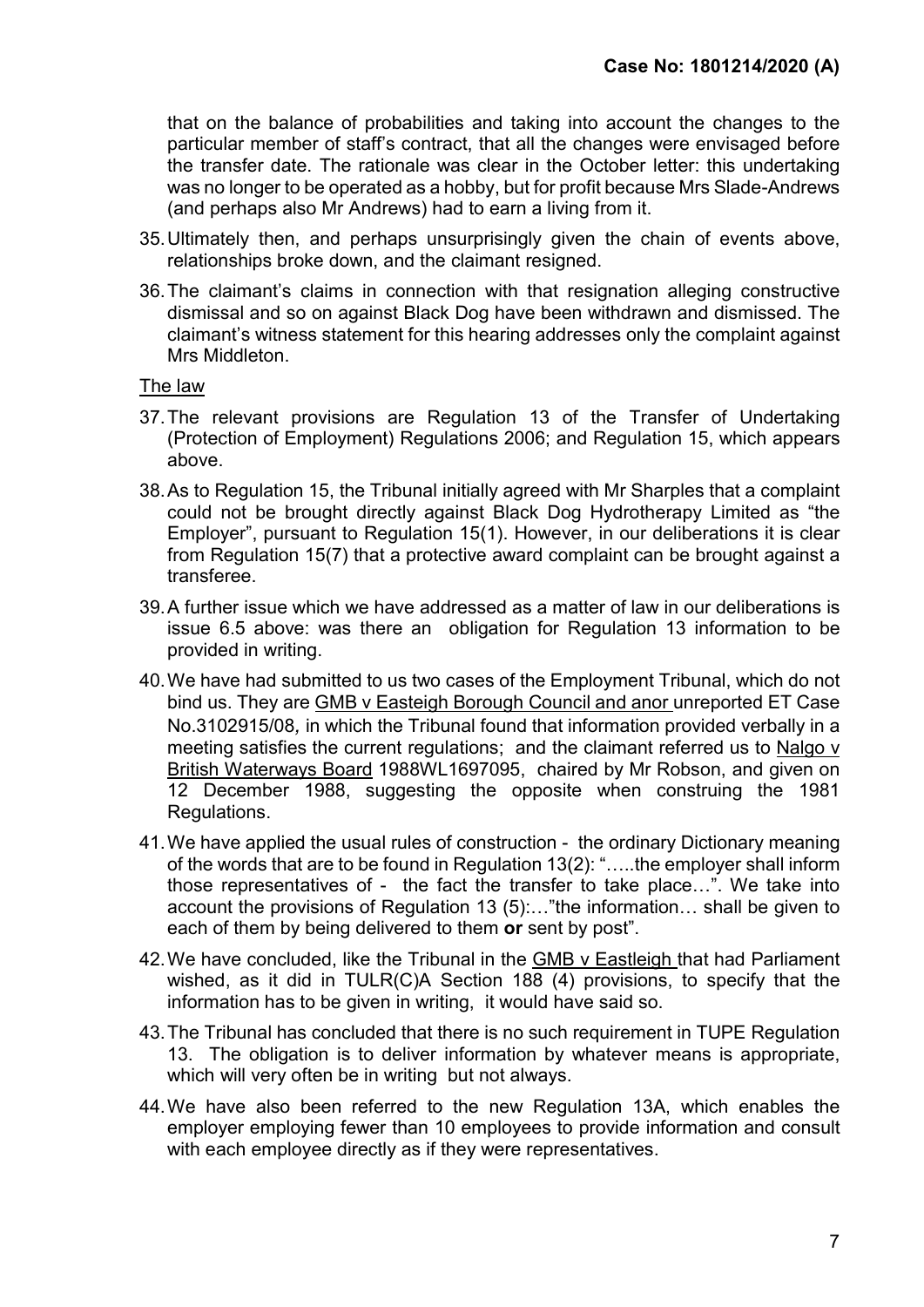### **Conclusions**

- 45. Answering the issues we have to decide, our conclusion is that while Mrs Middleton did not herself inform the claimant of the fact of the transfer, the date and the reasons for it, the date and reasons were provided by Mrs Slade-Andrews. These matters were also well known to her. Mrs Middleton had taken a deliberate decision to inform the other staff members, but left communications with the claimant to Mrs Slade-Andrews, not least perhaps because Mrs Slade-Andrews would need to tell the claimant that she was not to be a co-owner.
- 46. We have also concluded that the fact of a transfer to Black Dog Hydrotherapy Limited could not have been, and was not communicated with any degree of certainty by Mrs Middleton to employees: that was not recorded in her note of their meeting, but instead a transfer to Mrs Slade-Andrews. Understandably that was so, because the company was not in existence in the August meeting and was incorporated at the eleventh hour. There may have been an expectation from the claimant that the transfer would be to a limited company, but it was not confirmed to her by Mrs Middleton before the transfer, nor by Mrs Slade-Andrews in the week before the transfer – we accepted the claimant's evidence about that, because it struck us as likely in the circumstances, and spontaneously given in cross examination.
- 47. To Mrs Middleton's knowledge, there were no measures proposed to the running of the business, nor any social or economic implications. The fact of the transfer to a limited company is, in our judgment, a legal implication which should have been communicated – employees are entitled to know if Mrs Slade-Andrews, unlike Mrs Middleton, is to be protected by limited liability. For these reasons we find that Mrs Middleton has failed as employer to comply with a duty pursuant to the Regulations and the complaint to that extent is well founded.
- 48. As to Mrs Middleton's Regulation 13 2(d) obligation to inform long enough before the transfer to consult, where measures are envisaged, we refer to our findings about the communications that were going on between Mrs Slade-Anderson and the claimant about the potential changes (concerning others) directly. We have found that Mrs Slade-Anderson and her husband envisaged further changesor measures but had not communicated any of them to Mrs Middleton. It was also the case that Mrs Slade-Anderson and the claimant believed Mrs Middleton would resist such changes in respect of one member of staff. It was not therefore reasonably practicable or doable for Mrs Middleton to have known about the envisaged changes, when they were being kept from her. Her defence in that respect succeeds.
- 49. We are therefore left with one very technical breach of the Regulations on the part of Mrs Middleton in a micro business from which she drew very little or no financial reward. We have directed ourselves in accordance with Suzie Radin Ltd and the provisions in Regulation 15 (8) and 16 (3): "Where a Tribunal finds a complaint against a transferor under paragraph (1) well-founded it shall make a declaration to that effect and  $\mathbf{may} - (\mathbf{a})$  order the transferor subject, to paragraph 9, to pay compensation to that description of employees…".
- 50. In deciding to award compensation the punitive principle applies: we start at 13 weeks for the gravest of breaches, and then take into account mitigating circumstances and the nature of the breach and discount appropriately.
- 51. We consider that the circumstances of this case are exceptional, including duplicity towards Mrs Middleton by Mrs Slade-Anderson, the nature of the undertaking, the